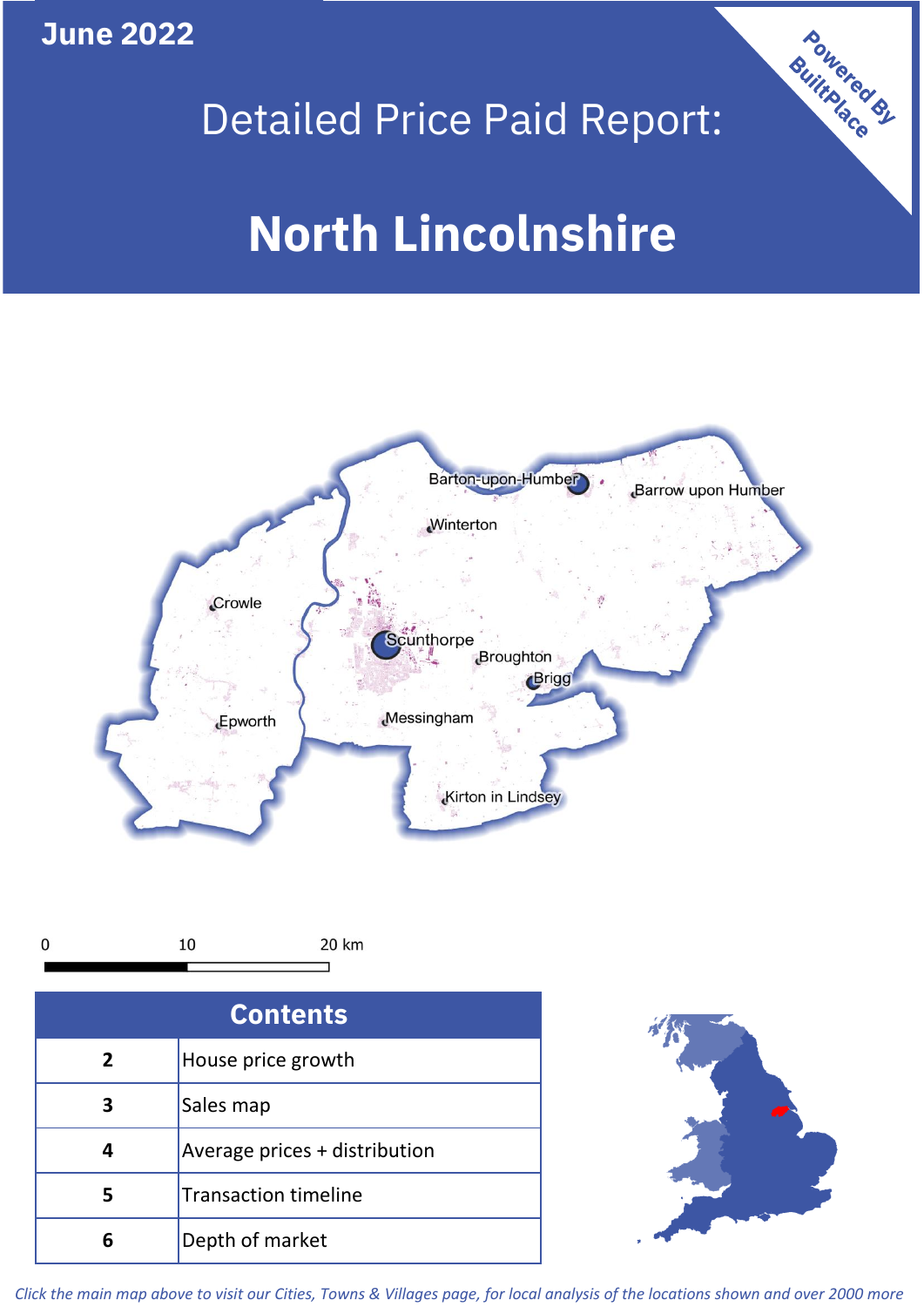#### **Headline Data**

|                     | <b>Current level</b> | 3 month | <b>Annual</b> | 5 year  | 10 year |
|---------------------|----------------------|---------|---------------|---------|---------|
| <b>House prices</b> | £180,718             | 6.3%    | 10.2%         | 34.9%   | 53.3%   |
| <b>Transactions</b> | 2,560                | $-8.3%$ | 12.7%         | $-2.8%$ | 48.1%   |

# **House Price Growth (April 2022 data)**

#### *Annual Change in House Prices*



House prices in North Lincolnshire grew by 10.2% in the 12 months to April 2022 (based on 3-month smoothed data). By comparison national house prices grew by 10.7% and prices in Yorkshire and The Humber grew by 10.0% over the same period.

North Lincolnshire house prices are now 32.1% above their previous peak in 2007, compared to +33.2% for Yorkshire and The Humber and +52.9% across England.



#### *Year-To-Date Change in House Prices, December to April*

Local prices have grown by 5.9% in 2022 so far, compared to growth of 3.3% over the same period last year.

#### *Source: OS OpenData; UK House Price Index (Contains HM Land Registry data © Crown copyright)*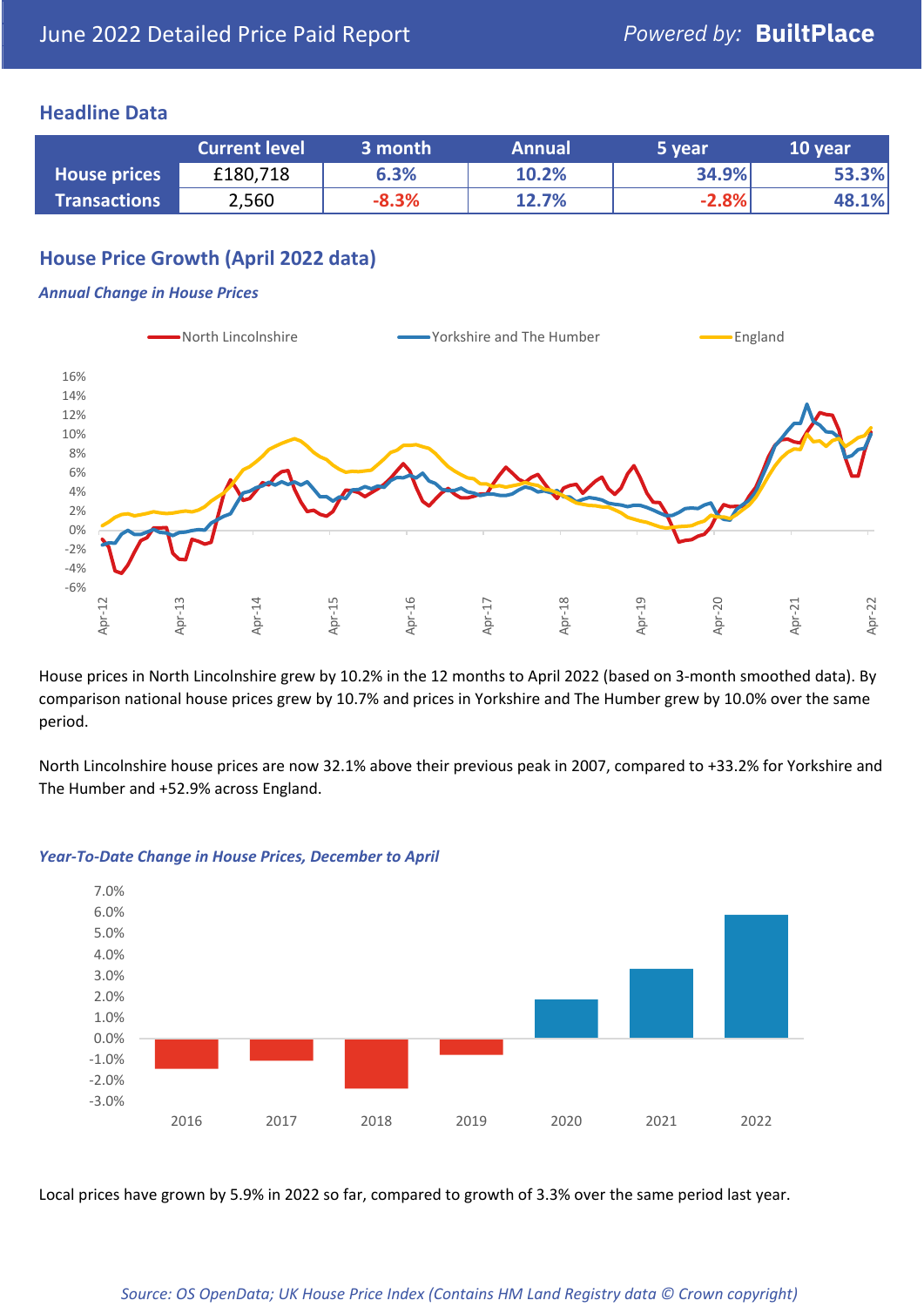# **House Price Map**

*12 months to April 2022*



*Each point is one postcode, coloured by the average value relative to all sales in this local authority (price bands are LA-specific quintiles).*

# **Map Key**

| Min      | <b>Max</b> |                            |
|----------|------------|----------------------------|
| Up to    | £110,000   | 1st quintile / lowest 20%  |
| £110,000 | £139,000   | 2nd quintile               |
| £139,000 | £175,000   | 3rd quintile               |
| £175,000 | £246,000   | 4th quintile               |
| £246,000 | and over   | 5th quintile / highest 20% |
|          |            |                            |

*Source: OS OpenData; UK House Price Index (Contains HM Land Registry data © Crown copyright)*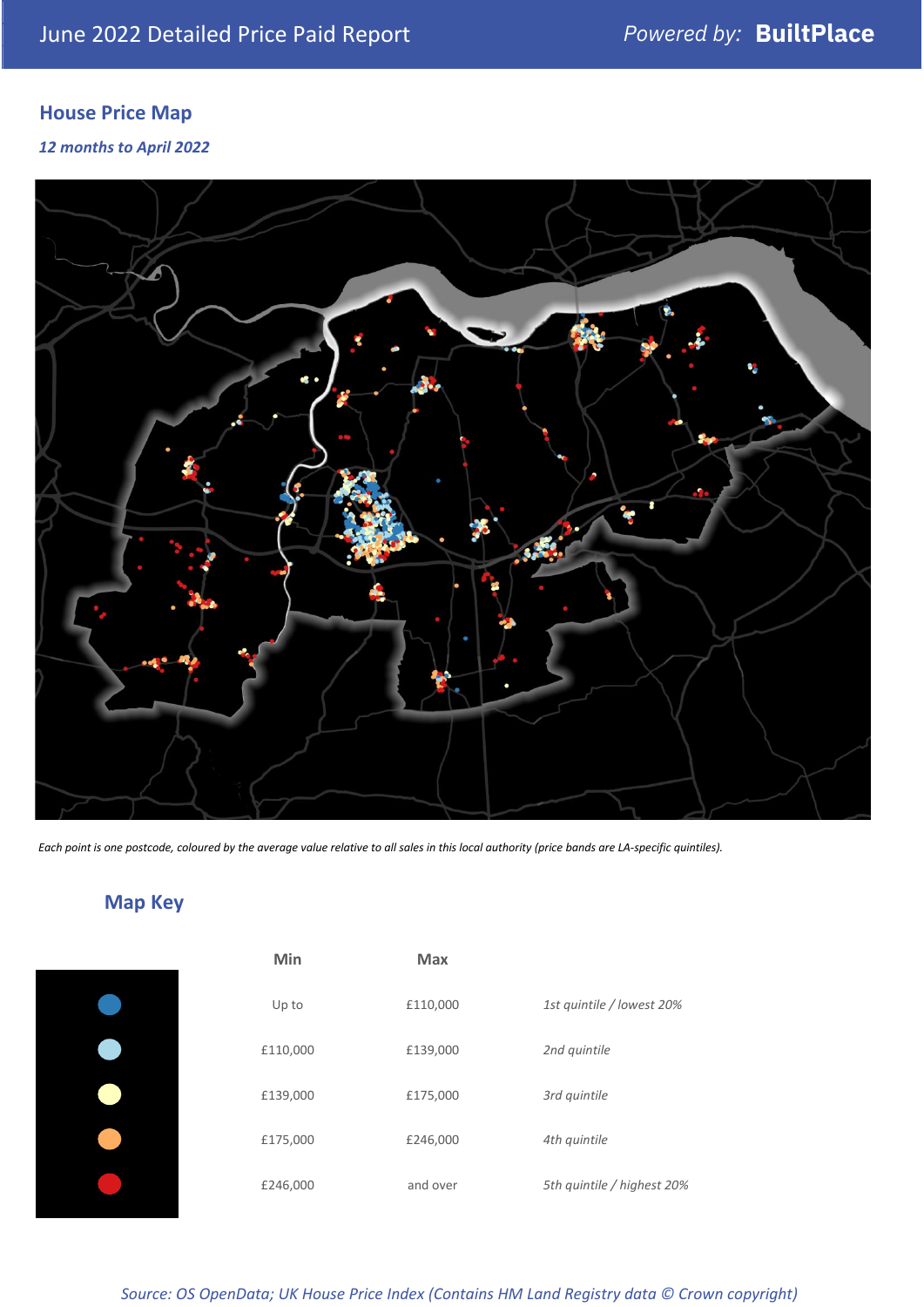# **Average House Price by Property Type**

#### *12 months to April 2022*



|                 | <b>New</b>           | <b>Second hand</b> |  |
|-----------------|----------------------|--------------------|--|
| <b>Flat</b>     | No recorded<br>sales | £69,892            |  |
| <b>Terraced</b> | No recorded<br>sales | £114,339           |  |
| Semi-detached   | £186,667             | £142,702           |  |
| <b>Detached</b> | £255,998             | £261,874           |  |

## **House Price Distribution by Year**

*All properties, by price band and calendar year (2020 = year to date)*

|                    | 1997 | 2002 | 2007 | 2012 | 2017 | 2019 | 2020 |
|--------------------|------|------|------|------|------|------|------|
| <b>Under £100k</b> | 97%  | 83%  | 30%  | 40%  | 25%  | 16%  | 13%  |
| £100-200k          | 3%   | 16%  | 57%  | 48%  | 57%  | 53%  | 56%  |
| £200-300k          | 0%   | 1%   | 11%  | 10%  | 14%  | 21%  | 21%  |
| £300-400k          | 0%   | 0%   | 2%   | 1%   | 3%   | 7%   | 7%   |
| £400-500k          | 0%   | 0%   | 0%   | 0%   | 1%   | 2%   | 3%   |
| <b>£500k-1m</b>    | 0%   | 0%   | 0%   | 0%   | 0%   | 1%   | 1%   |
| £1-2m              | 0%   | 0%   | 0%   | 0%   | 0%   | 0%   | 0%   |
| <b>Over £2m</b>    | 0%   | 0%   | 0%   | 0%   | 0%   | 0%   | 0%   |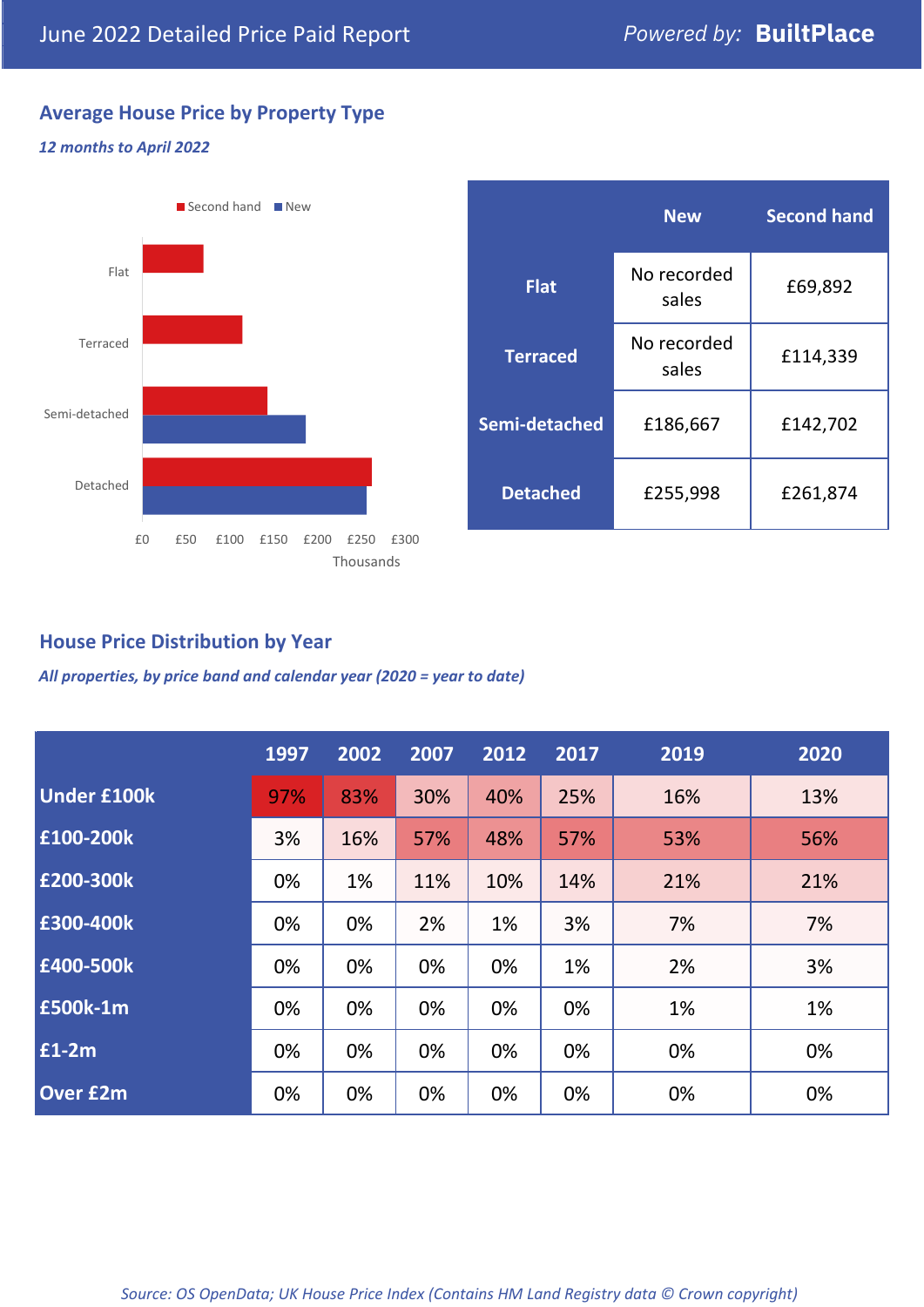# **Transactions (February 2022 data)**

*Annual Transactions, Indexed (2001-05 average = 100)*



There were 2,560 transactions in North Lincolnshire during the 12 months to February 2022. This is 68% of the average from 2001-05 and suggests activity is significantly below pre-downturn levels.

Transactions in North Lincolnshire have grown by 7.1% since 2014, compared to changes of -0.1% for Yorkshire and The Humber and -7.7% for England.



#### *Cash and New Build Sales as % of Total, by Year*

*Note: The data on this page EXCLUDES transactions identified as transfers under a power of sale/repossessions, buy-to-lets (where they can be identified by a mortgage), and transfers to non-private individuals - i.e. it comprises only Land Registry 'A' data.*